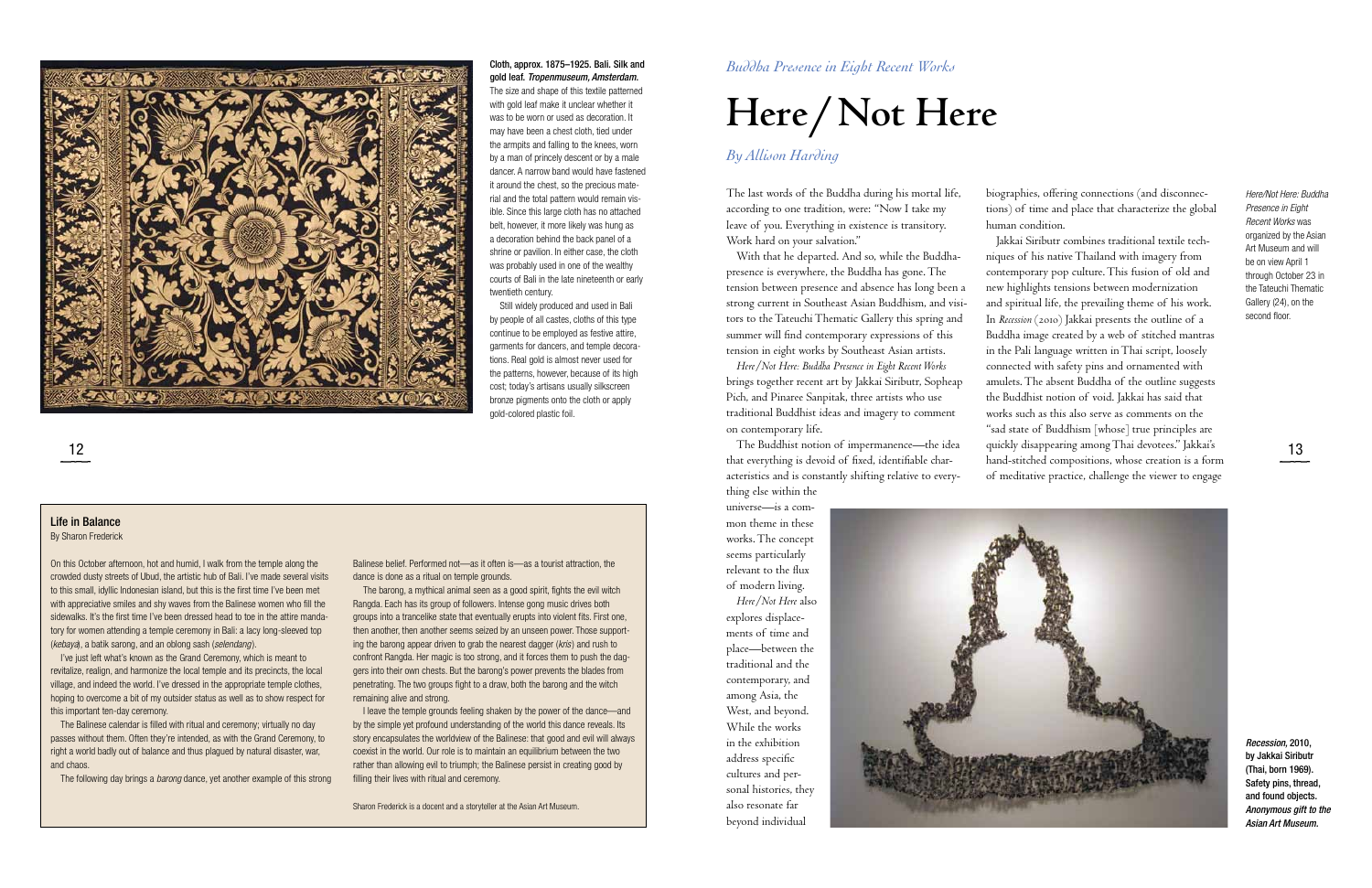

in a similar mindfulness amid the distractions of a commercialized world.

"*Recession* resonates with several issues in traditional Buddhist art," observes the Asian Art Museum's chief curator, Forrest McGill:

For example, are the Buddha's teachings and his spiritual majesty better represented with images and symbols or better suggested by indirect, non representational means? Also, since the Buddha has died and passed beyond the realm we inhabit, how do we (if we are Buddhists) cope with his absence? Thai Buddhists "take refuge in the Buddha," but how do we take refuge in a being who, in the ordinary sense, no longer exists? Are the pious trinkets incorporated into *Recession* popular amulets memorializing famous Buddha images and Buddhist monks—of some benefit, or are they part of the detritus of the mate rial world that we must cleared away to see the Buddha clearly?

Collisions of modernization and tradition are also central to Sopheap Pich's work. Sopheap creates sculptural works from materials—bamboo, rat tan, wire reclaimed from shelf casings and defused bombs—that surround his studio in Cambodia.

Using traditional Cambodian craft methods he fash ions these materials into suggestive forms. Sopheap's memories of childhood during the Khmer Rouge period, his family's move to the U.S. as political refugees, and his return to Cambodia in 2002 inspire his artworks. They also connect to political and eco nomic realities of the Cambodian people, such as the rebuilding of the Cambodian psyche after the Khmer Rouge period and the nation's rapidly developing landscape.

In *Buddha 2* (2009), a delicately woven bust of the Buddha in Cambodian style dissolves into strands of rattan that trail loosely on the floor. The nega tive spaces between strands establish the Buddha image. Does this play of presence and void signal a breakdown of spirituality or its reclamation? Perhaps the answer is both, for, as Sopheap points out, his work plays with opposites and their interconnections: insides and outsides, fragility and monumentality, lightness and strength.

The work of Pinaree Sanpitak explores shifts and overlaps of meaning by incorporating forms that suggest various kinds of vessels—bodies, breasts, stupas, clouds. Historically these forms are associated with notions of generosity and plenty, presence and absence. But Pinaree leaves the meaning of her vessels unfixed, open to interpretive changes over time and

*Buddha 2,* 2009, by Sopheap Pich (Cambodian, born 1971). Rattan, wire, and dye. *On loan from a private collection.*

Detail of *Recession*, 2010, by Jakkai Siributr.